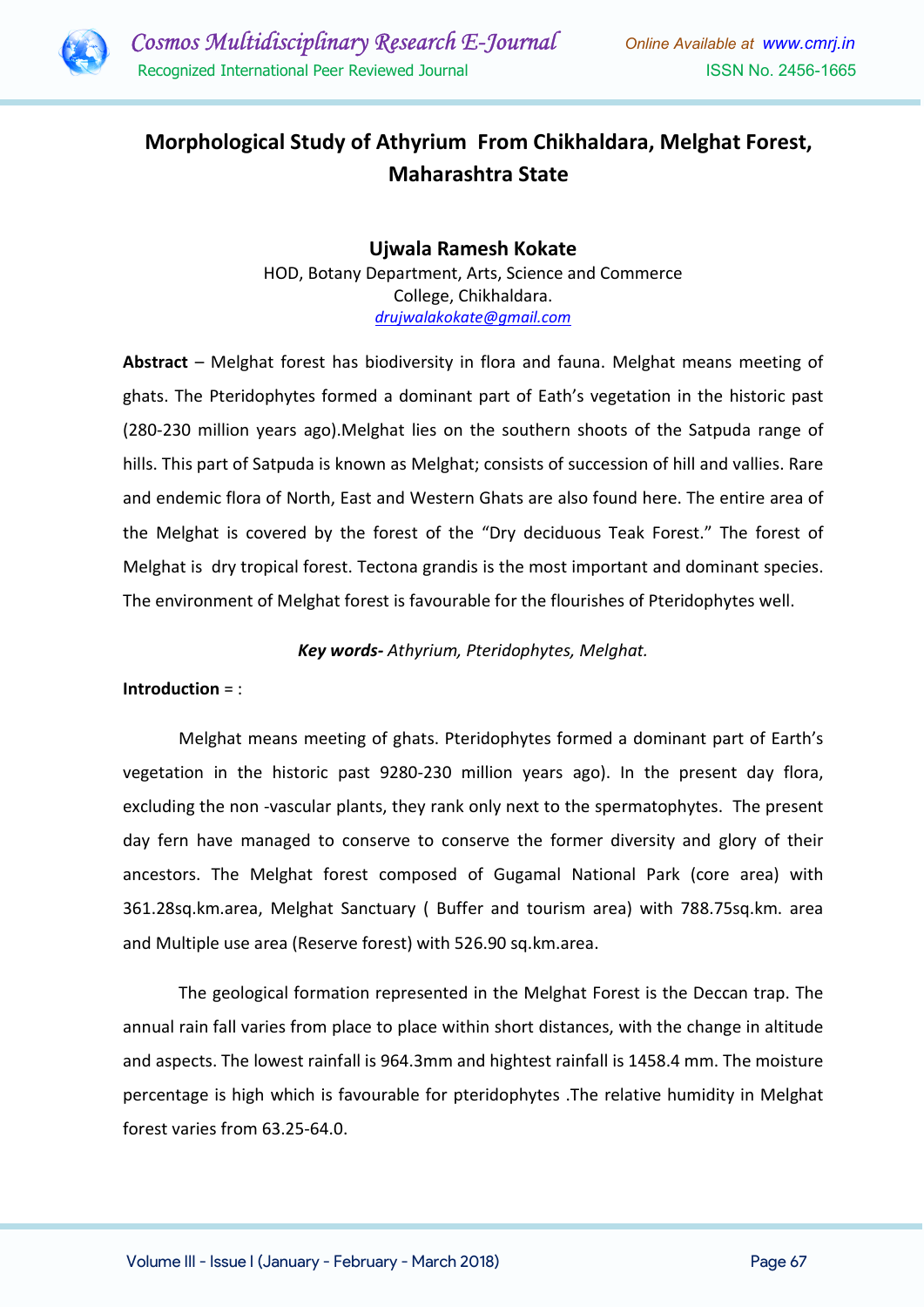

#### Materials and Methods :=

Pteridophytes include Ferns, Club mosses and Horse tail. Pteridophytes formed a dominant part of earth vegetation in the historic past. The pteridophytes have a distinct charm and physiognomy to the landscap. The Melghat forest Tropical Dry deciduous Forest has high and low elevations of Valleys and diverse topography. The high altitude with heavy rain fall, high moisture, humidity, minimum moderate temperature, waterfalls, moist rocks and humus soil.

The plant specimens of Athyrium were collected in every stage of their growth and habitats and reproduction from different localities Chikhaldara of Melghat Forest area. A single specimen with rhizoids, rhizome, frond or sporophyll or sporocarp collected at maturity period of plants, which is necessary for identification. Also visited the different localities and habitats of Athyrium for several times in a season. The plants are pressed and collected in collection bottle also and in bottle preservative that is 4% formaline is used as a preservative.The plants specimen pressed in blotting paper .and are frequently changed after a fixed period. And then the specimen are mounted on herbarium sheets.

The morphotaxonomical work or description of Athyrium was done and identified with the consultation of different Pteridophytic Floras of India.

#### Observations -:

Rhizome of Athyrium short, creeping, erect, thick or thin, glabrous or scaly, usually covered with persistent frond bases. Stipe size, color, thickness and strength variable, flattened at base, with two strands of vascular bundles, densely scaly at base,scales brown, rarely bicolor, thin walled, large or small.

Leaf linear lanceolate, margin entire, apex acuminate, hairs absent, rachis round. Lamina 1-2 pinnate, lanceolate to triangular, texture usually herbaceous, veins free.

Sori indusiate, Indusium 'J' shaped short, indusial usually brown, attached along one side of the lamina, thin, usually persistent, curls back at maturity, They are glabrous. Spores are brown in color, bilateral, monolete, perinate.